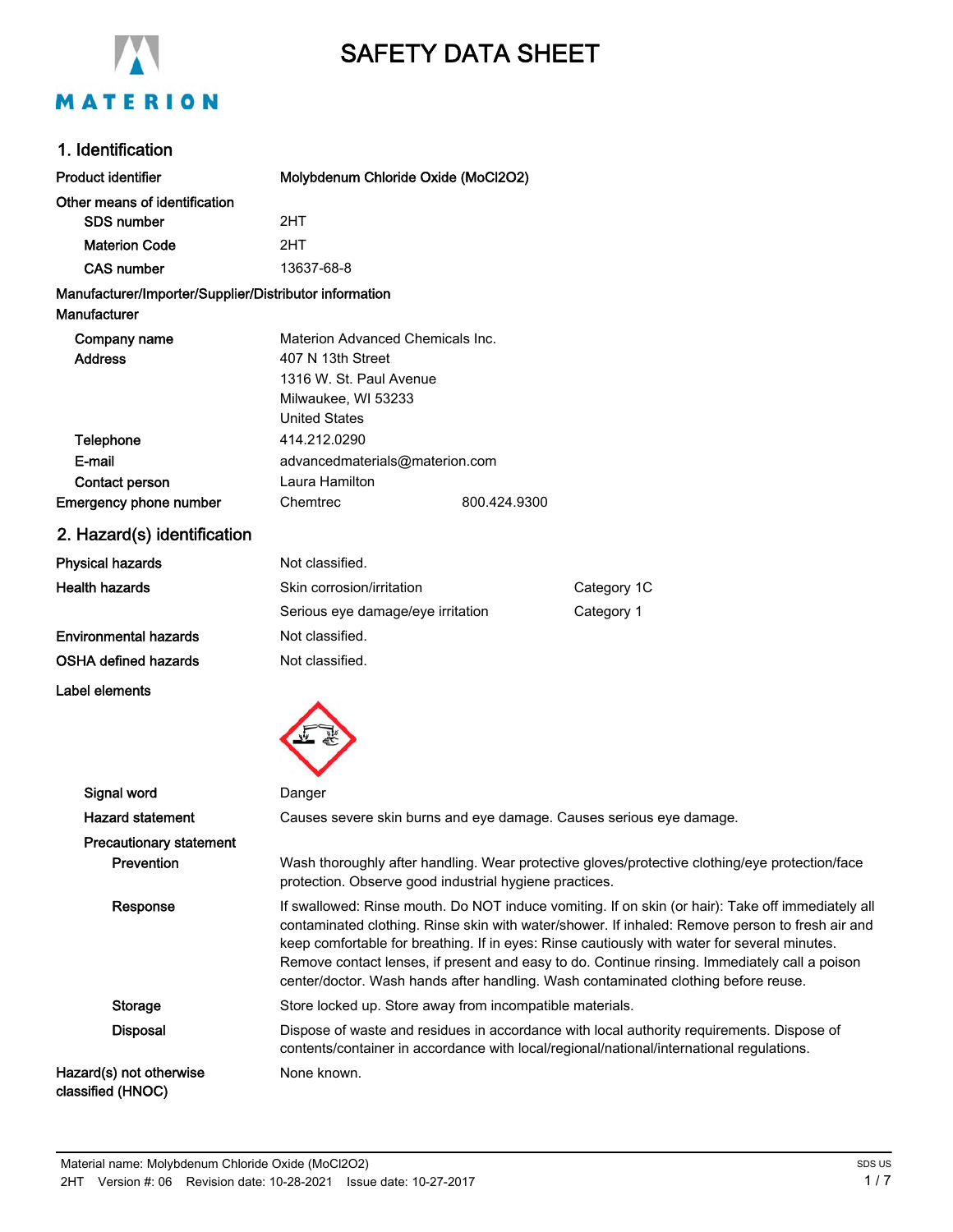Supplemental information 100% of the substance consists of component(s) of unknown acute oral toxicity. 100% of the substance consists of component(s) of unknown acute dermal toxicity. 100% of the substance consists of component(s) of unknown acute hazards to the aquatic environment. 100% of the substance consists of component(s) of unknown long-term hazards to the aquatic environment. For further information, please contact the Product Stewardship Department at +1.800.862.4118.

### 3. Composition/information on ingredients

### Substances

| <b>Chemical name</b>                                                         | Common name and synonyms                                                                                                                                                                                                                                                                                                                                                                                                               | <b>CAS number</b> | $\%$ |
|------------------------------------------------------------------------------|----------------------------------------------------------------------------------------------------------------------------------------------------------------------------------------------------------------------------------------------------------------------------------------------------------------------------------------------------------------------------------------------------------------------------------------|-------------------|------|
| Molybdenum Chloride Oxide<br>(MoCl2O2)                                       |                                                                                                                                                                                                                                                                                                                                                                                                                                        | 13637-68-8        | 100  |
| 4. First-aid measures                                                        |                                                                                                                                                                                                                                                                                                                                                                                                                                        |                   |      |
| Inhalation                                                                   | Move to fresh air. Call a physician if symptoms develop or persist.                                                                                                                                                                                                                                                                                                                                                                    |                   |      |
| Skin contact                                                                 | Take off immediately all contaminated clothing. Rinse skin with water/shower. Call a physician or<br>poison control center immediately. Chemical burns must be treated by a physician. Wash<br>contaminated clothing before reuse.                                                                                                                                                                                                     |                   |      |
| Eye contact                                                                  | Immediately flush eyes with plenty of water for at least 15 minutes. Remove contact lenses, if<br>present and easy to do. Continue rinsing. Call a physician or poison control center immediately.                                                                                                                                                                                                                                     |                   |      |
| Ingestion                                                                    | Call a physician or poison control center immediately. Rinse mouth. Do not induce vomiting. If<br>vomiting occurs, keep head low so that stomach content doesn't get into the lungs.                                                                                                                                                                                                                                                   |                   |      |
| Most important<br>symptoms/effects, acute and<br>delayed                     | Burning pain and severe corrosive skin damage. Causes serious eye damage. Symptoms may<br>include stinging, tearing, redness, swelling, and blurred vision. Permanent eye damage including<br>blindness could result.                                                                                                                                                                                                                  |                   |      |
| Indication of immediate medical<br>attention and special treatment<br>needed | Provide general supportive measures and treat symptomatically. Chemical burns: Flush with water<br>immediately. While flushing, remove clothes which do not adhere to affected area. Call an<br>ambulance. Continue flushing during transport to hospital. Keep victim under observation.<br>Symptoms may be delayed.                                                                                                                  |                   |      |
| <b>General information</b>                                                   | Ensure that medical personnel are aware of the material(s) involved, and take precautions to<br>protect themselves.                                                                                                                                                                                                                                                                                                                    |                   |      |
| 5. Fire-fighting measures                                                    |                                                                                                                                                                                                                                                                                                                                                                                                                                        |                   |      |
| Suitable extinguishing media                                                 | Water fog. Foam. Dry chemical powder. Carbon dioxide (CO2).                                                                                                                                                                                                                                                                                                                                                                            |                   |      |
| Unsuitable extinguishing media                                               | Do not use water jet as an extinguisher, as this will spread the fire.                                                                                                                                                                                                                                                                                                                                                                 |                   |      |
| Specific hazards arising from<br>the chemical                                | During fire, gases hazardous to health may be formed.                                                                                                                                                                                                                                                                                                                                                                                  |                   |      |
| Special protective equipment<br>and precautions for firefighters             | Self-contained breathing apparatus and full protective clothing must be worn in case of fire.                                                                                                                                                                                                                                                                                                                                          |                   |      |
| <b>Fire fighting</b><br>equipment/instructions                               | Move containers from fire area if you can do so without risk.                                                                                                                                                                                                                                                                                                                                                                          |                   |      |
| Specific methods                                                             | Use standard firefighting procedures and consider the hazards of other involved materials.                                                                                                                                                                                                                                                                                                                                             |                   |      |
| <b>General fire hazards</b>                                                  | No unusual fire or explosion hazards noted.                                                                                                                                                                                                                                                                                                                                                                                            |                   |      |
| 6. Accidental release measures                                               |                                                                                                                                                                                                                                                                                                                                                                                                                                        |                   |      |
| Personal precautions, protective<br>equipment and emergency<br>procedures    | Keep unnecessary personnel away. Keep people away from and upwind of spill/leak. Wear<br>appropriate protective equipment and clothing during clean-up. Do not touch damaged containers<br>or spilled material unless wearing appropriate protective clothing. Ensure adequate ventilation.<br>Local authorities should be advised if significant spillages cannot be contained. For personal<br>protection, see section 8 of the SDS. |                   |      |
| Methods and materials for<br>containment and cleaning up                     | Large Spills: Stop the flow of material, if this is without risk. Following product recovery, flush area<br>with water.                                                                                                                                                                                                                                                                                                                |                   |      |
|                                                                              | Small Spills: Clean surface thoroughly to remove residual contamination.                                                                                                                                                                                                                                                                                                                                                               |                   |      |

Never return spills to original containers for re-use. For waste disposal, see section 13 of the SDS.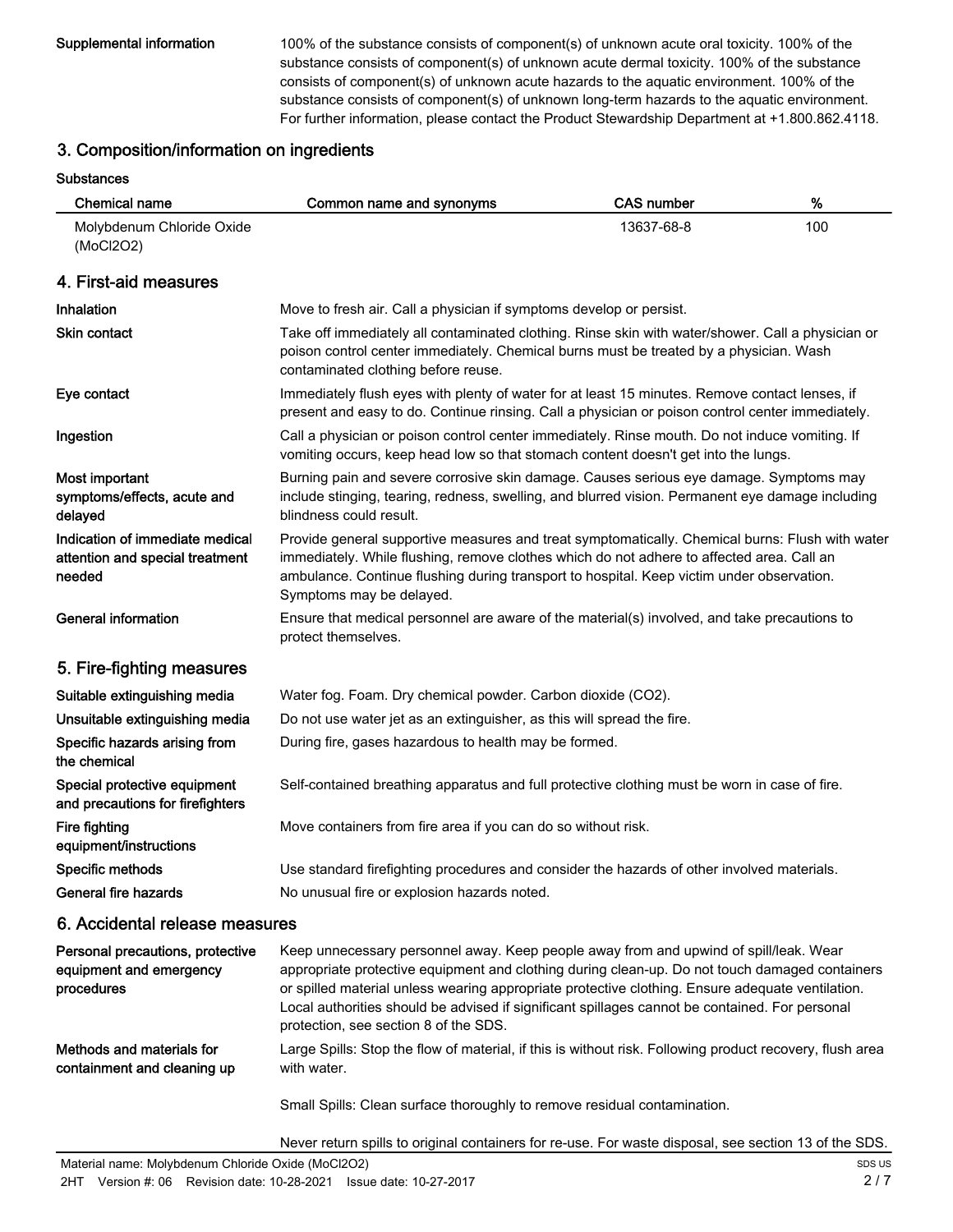| <b>Environmental precautions</b>                                | Avoid discharge into drains, water courses or onto the ground.                                                                                                                                                                                                                                                                                                                                                                                               |
|-----------------------------------------------------------------|--------------------------------------------------------------------------------------------------------------------------------------------------------------------------------------------------------------------------------------------------------------------------------------------------------------------------------------------------------------------------------------------------------------------------------------------------------------|
| 7. Handling and storage                                         |                                                                                                                                                                                                                                                                                                                                                                                                                                                              |
| Precautions for safe handling                                   | Do not get in eyes, on skin, or on clothing. Provide adequate ventilation. Wear appropriate<br>personal protective equipment. Observe good industrial hygiene practices.                                                                                                                                                                                                                                                                                     |
| Conditions for safe storage,<br>including any incompatibilities | Store locked up. Store in tightly closed container. Store away from incompatible materials (see<br>Section 10 of the SDS).                                                                                                                                                                                                                                                                                                                                   |
| 8. Exposure controls/personal protection                        |                                                                                                                                                                                                                                                                                                                                                                                                                                                              |
| Occupational exposure limits                                    | This substance has no PEL, TLV, or other recommended exposure limit.                                                                                                                                                                                                                                                                                                                                                                                         |
| <b>Biological limit values</b>                                  | No biological exposure limits noted for the ingredient(s).                                                                                                                                                                                                                                                                                                                                                                                                   |
| Appropriate engineering controls                                | Good general ventilation should be used. Ventilation rates should be matched to conditions. If<br>applicable, use process enclosures, local exhaust ventilation, or other engineering controls to<br>maintain airborne levels below recommended exposure limits. If exposure limits have not been<br>established, maintain airborne levels to an acceptable level. Eye wash facilities and emergency<br>shower must be available when handling this product. |
| Eye/face protection                                             | Individual protection measures, such as personal protective equipment<br>Wear safety glasses with side shields (or goggles) and a face shield.                                                                                                                                                                                                                                                                                                               |
| Skin protection<br>Hand protection                              | Wear appropriate chemical resistant gloves.                                                                                                                                                                                                                                                                                                                                                                                                                  |
| Other                                                           | Wear appropriate chemical resistant clothing.                                                                                                                                                                                                                                                                                                                                                                                                                |
| <b>Respiratory protection</b>                                   | In case of insufficient ventilation, wear suitable respiratory equipment.                                                                                                                                                                                                                                                                                                                                                                                    |
| <b>Thermal hazards</b>                                          | Wear appropriate thermal protective clothing, when necessary.                                                                                                                                                                                                                                                                                                                                                                                                |
| General hygiene considerations                                  | Always observe good personal hygiene measures, such as washing after handling the material<br>and before eating, drinking, and/or smoking. Routinely wash work clothing and protective<br>equipment to remove contaminants.                                                                                                                                                                                                                                  |

# 9. Physical and chemical properties

| Appearance                                   |                |
|----------------------------------------------|----------------|
| <b>Physical state</b>                        | Solid.         |
| Form                                         | Solid.         |
| Color                                        | Not available. |
| Odor                                         | Not available. |
| Odor threshold                               | Not available. |
| рH                                           | Not available. |
| Melting point/freezing point                 | Not available. |
| Initial boiling point and boiling<br>range   | Not available. |
| Flash point                                  | Not available. |
| <b>Evaporation rate</b>                      | Not available. |
| Flammability (solid, gas)                    | Not available. |
| Upper/lower flammability or explosive limits |                |
| <b>Flammability limit - lower</b><br>$(\% )$ | Not available. |
| <b>Flammability limit - upper</b><br>$(\%)$  | Not available. |
| Explosive limit - lower (%)                  | Not available. |
| Explosive limit - upper (%)                  | Not available. |
| Vapor pressure                               | Not available. |
| <b>Vapor density</b>                         | Not available. |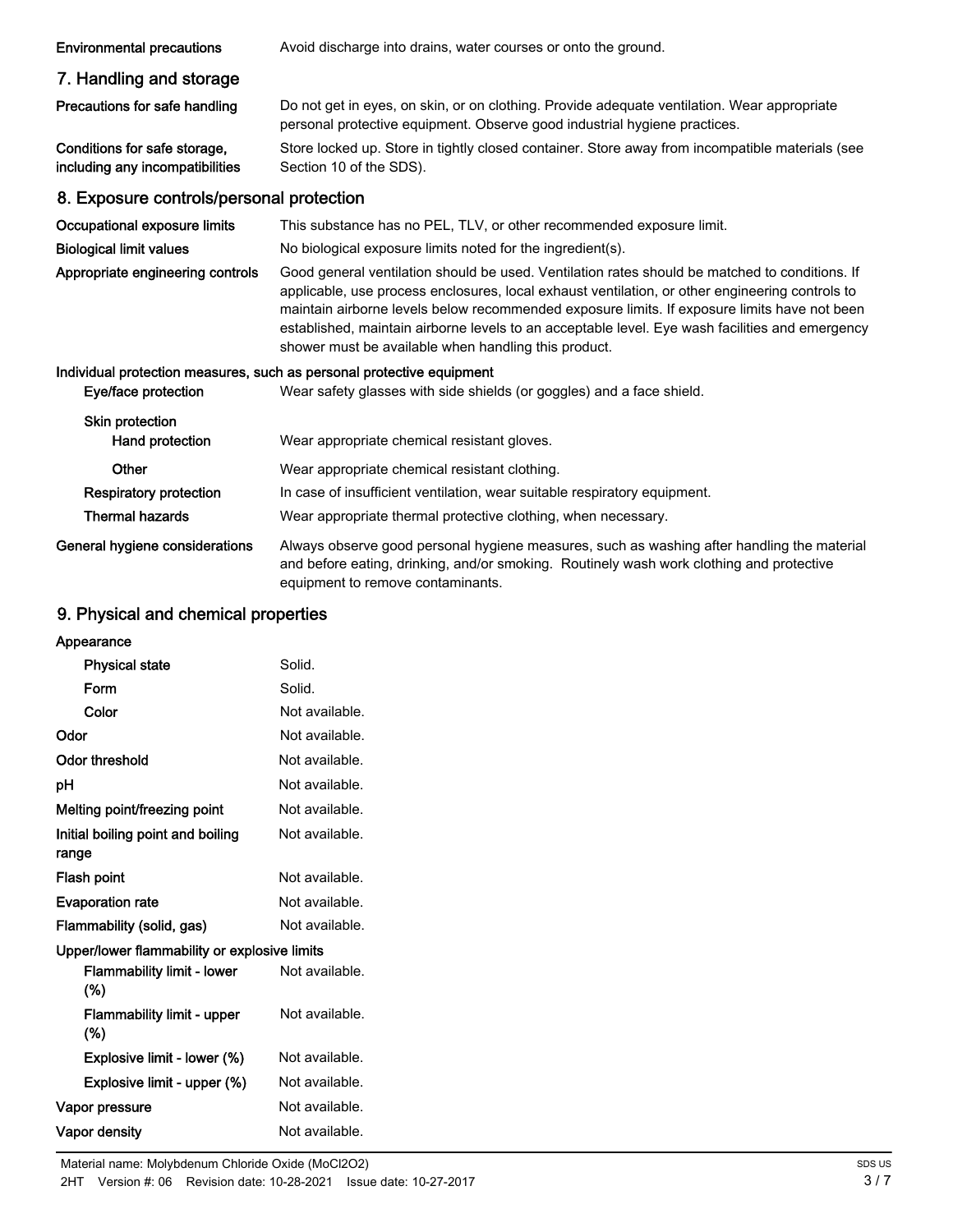| <b>Relative density</b>                                                            | Not available.                                                                                                                                                                                                        |
|------------------------------------------------------------------------------------|-----------------------------------------------------------------------------------------------------------------------------------------------------------------------------------------------------------------------|
| Solubility(ies)                                                                    |                                                                                                                                                                                                                       |
| Solubility (water)                                                                 | Not available.                                                                                                                                                                                                        |
| <b>Partition coefficient</b><br>(n-octanol/water)                                  | Not available.                                                                                                                                                                                                        |
| Auto-ignition temperature                                                          | Not available.                                                                                                                                                                                                        |
| <b>Decomposition temperature</b>                                                   | Not available.                                                                                                                                                                                                        |
| <b>Viscosity</b>                                                                   | Not available.                                                                                                                                                                                                        |
| Other information<br><b>Explosive properties</b>                                   | Not explosive.                                                                                                                                                                                                        |
| <b>Oxidizing properties</b>                                                        | Not oxidizing.                                                                                                                                                                                                        |
| 10. Stability and reactivity                                                       |                                                                                                                                                                                                                       |
| Reactivity                                                                         | The product is stable and non-reactive under normal conditions of use, storage and transport.                                                                                                                         |
| <b>Chemical stability</b>                                                          | Material is stable under normal conditions.                                                                                                                                                                           |
| Possibility of hazardous<br>reactions                                              | Hazardous polymerization does not occur.                                                                                                                                                                              |
| <b>Conditions to avoid</b>                                                         | Avoid temperatures exceeding the decomposition temperature. Contact with incompatible<br>materials.                                                                                                                   |
| Incompatible materials                                                             | Strong oxidizing agents.                                                                                                                                                                                              |
| Hazardous decomposition<br>products                                                | No hazardous decomposition products are known.                                                                                                                                                                        |
| 11. Toxicological information                                                      |                                                                                                                                                                                                                       |
| Information on likely routes of exposure                                           |                                                                                                                                                                                                                       |
| Inhalation                                                                         | May cause irritation to the respiratory system.                                                                                                                                                                       |
| <b>Skin contact</b>                                                                | Causes severe skin burns.                                                                                                                                                                                             |
| Eye contact                                                                        | Causes serious eye damage.                                                                                                                                                                                            |
| Ingestion                                                                          | Causes digestive tract burns.                                                                                                                                                                                         |
| Symptoms related to the<br>physical, chemical and<br>toxicological characteristics | Burning pain and severe corrosive skin damage. Causes serious eye damage. Symptoms may<br>include stinging, tearing, redness, swelling, and blurred vision. Permanent eye damage including<br>blindness could result. |
| Information on toxicological effects                                               |                                                                                                                                                                                                                       |
| <b>Acute toxicity</b>                                                              | Not known.                                                                                                                                                                                                            |
| Skin corrosion/irritation                                                          | Causes severe skin burns and eye damage.                                                                                                                                                                              |
| Serious eye damage/eye<br>irritation                                               | Causes serious eye damage.                                                                                                                                                                                            |
|                                                                                    |                                                                                                                                                                                                                       |

Respiratory or skin sensitization Respiratory sensitization Not a respiratory sensitizer.

Skin sensitization This product is not expected to cause skin sensitization.

No data available to indicate product or any components present at greater than 0.1% are mutagenic or genotoxic. Germ cell mutagenicity Carcinogenicity Mot classifiable as to carcinogenicity to humans.

IARC Monographs. Overall Evaluation of Carcinogenicity

Not listed.

### OSHA Specifically Regulated Substances (29 CFR 1910.1001-1053)

Not listed.

### US. National Toxicology Program (NTP) Report on Carcinogens

Not listed.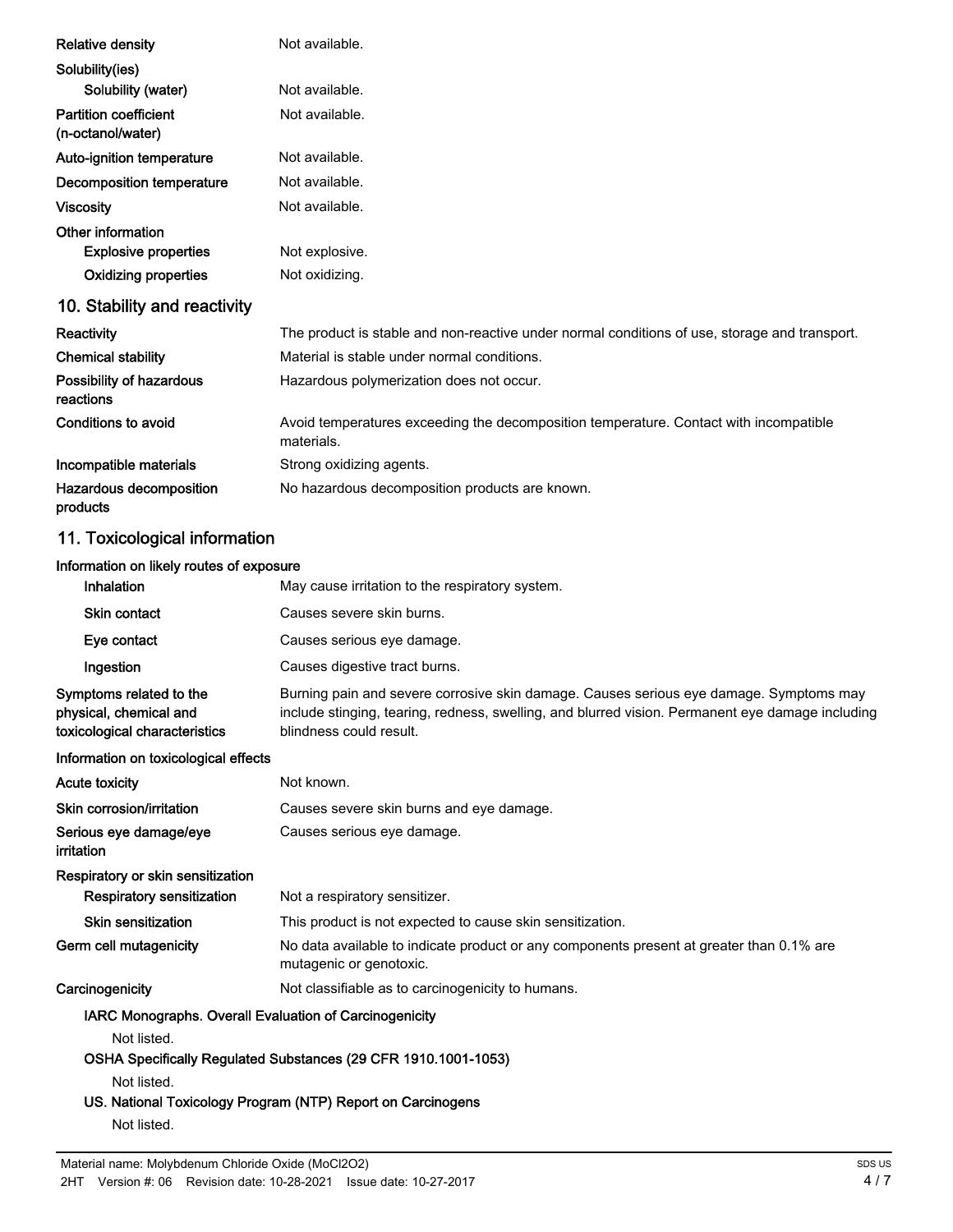| Reproductive toxicity                                 | This product is not expected to cause reproductive or developmental effects.                                                                                                                                                                                                   |
|-------------------------------------------------------|--------------------------------------------------------------------------------------------------------------------------------------------------------------------------------------------------------------------------------------------------------------------------------|
| Specific target organ toxicity -<br>single exposure   | Not classified.                                                                                                                                                                                                                                                                |
| Specific target organ toxicity -<br>repeated exposure | Not classified.                                                                                                                                                                                                                                                                |
| <b>Aspiration hazard</b>                              | Not an aspiration hazard.                                                                                                                                                                                                                                                      |
| 12. Ecological information                            |                                                                                                                                                                                                                                                                                |
| Ecotoxicity                                           | The product is not classified as environmentally hazardous. However, this does not exclude the<br>possibility that large or frequent spills can have a harmful or damaging effect on the environment.                                                                          |
| Persistence and degradability                         | No data is available on the degradability of this substance.                                                                                                                                                                                                                   |
| <b>Bioaccumulative potential</b>                      | No data available.                                                                                                                                                                                                                                                             |
| Mobility in soil                                      | No data available.                                                                                                                                                                                                                                                             |
| Other adverse effects                                 | No other adverse environmental effects (e.g. ozone depletion, photochemical ozone creation<br>potential, endocrine disruption, global warming potential) are expected from this component.                                                                                     |
| 13. Disposal considerations                           |                                                                                                                                                                                                                                                                                |
| <b>Disposal instructions</b>                          | Collect and reclaim or dispose in sealed containers at licensed waste disposal site. Incinerate the<br>material under controlled conditions in an approved incinerator. Dispose of contents/container in<br>accordance with local/regional/national/international regulations. |
| Local disposal regulations                            | Dispose in accordance with all applicable regulations.                                                                                                                                                                                                                         |
| Hazardous waste code                                  | D002: Waste Corrosive material [pH <= 2 or = >12.5, or corrosive to steel]<br>The waste code should be assigned in discussion between the user, the producer and the waste<br>disposal company.                                                                                |
| Waste from residues / unused<br>products              | Dispose of in accordance with local regulations. Empty containers or liners may retain some<br>product residues. This material and its container must be disposed of in a safe manner (see:<br>Disposal instructions).                                                         |
| Contaminated packaging                                | Since emptied containers may retain product residue, follow label warnings even after container is<br>emptied. Empty containers should be taken to an approved waste handling site for recycling or<br>disposal.                                                               |
| 14. Transport information                             |                                                                                                                                                                                                                                                                                |
| <b>DOT</b>                                            |                                                                                                                                                                                                                                                                                |
| <b>UN number</b>                                      | <b>UN3260</b>                                                                                                                                                                                                                                                                  |
| UN proper shipping name<br>Transport hazard class(es) | CORROSIVE SOLID, ACIDIC, INORGANIC, N.O.S. (MOLYBDENUM DICHLORIDE DIOXIDE)                                                                                                                                                                                                     |
| <b>Class</b>                                          | 8                                                                                                                                                                                                                                                                              |
| Subsidiary risk                                       |                                                                                                                                                                                                                                                                                |
| Label(s)                                              | 8                                                                                                                                                                                                                                                                              |
| Packing group<br>Special precautions for user         | $\mathsf{II}$<br>Read safety instructions, SDS and emergency procedures before handling.                                                                                                                                                                                       |
| Packaging exceptions                                  | 154                                                                                                                                                                                                                                                                            |
| Packaging non bulk                                    | 212                                                                                                                                                                                                                                                                            |
| Packaging bulk                                        | 240                                                                                                                                                                                                                                                                            |
| <b>IATA</b>                                           |                                                                                                                                                                                                                                                                                |
| <b>UN number</b>                                      | <b>UN3260</b>                                                                                                                                                                                                                                                                  |
| UN proper shipping name<br>Transport hazard class(es) | CORROSIVE SOLID, ACIDIC, INORGANIC, N.O.S. (MOLYBDENUM DICHLORIDE DIOXIDE)                                                                                                                                                                                                     |
| <b>Class</b>                                          | 8                                                                                                                                                                                                                                                                              |
| Subsidiary risk                                       |                                                                                                                                                                                                                                                                                |
| Packing group                                         | $\mathsf{II}$                                                                                                                                                                                                                                                                  |
| <b>Environmental hazards</b>                          | No.                                                                                                                                                                                                                                                                            |
| <b>ERG Code</b>                                       | 8L                                                                                                                                                                                                                                                                             |
| Special precautions for user                          | Read safety instructions, SDS and emergency procedures before handling.                                                                                                                                                                                                        |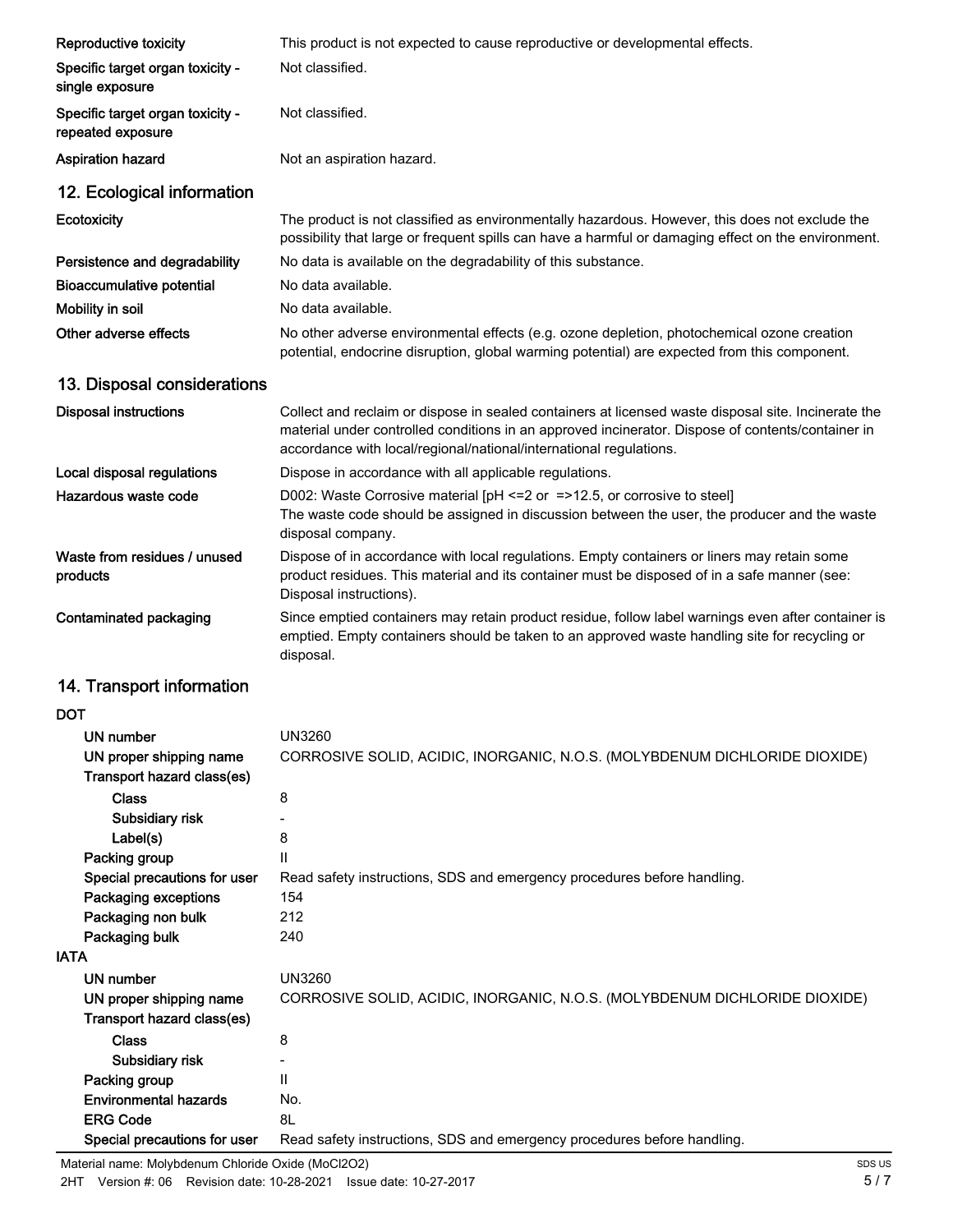| Other information               |                                                                            |
|---------------------------------|----------------------------------------------------------------------------|
| Passenger and cargo<br>aircraft | Allowed with restrictions.                                                 |
| Cargo aircraft only             | Allowed with restrictions.                                                 |
| IMDG                            |                                                                            |
| UN number                       | UN3260                                                                     |
| UN proper shipping name         | CORROSIVE SOLID, ACIDIC, INORGANIC, N.O.S. (MOLYBDENUM DICHLORIDE DIOXIDE) |
| Transport hazard class(es)      |                                                                            |
| <b>Class</b>                    | 8                                                                          |
| Subsidiary risk                 | $\overline{\phantom{0}}$                                                   |
| Packing group                   | $\mathsf{II}$                                                              |
| <b>Environmental hazards</b>    |                                                                            |
| Marine pollutant                | No.                                                                        |
| <b>EmS</b>                      | $F-A, S-B$                                                                 |
| Special precautions for user    | Read safety instructions, SDS and emergency procedures before handling.    |
| DOT                             |                                                                            |



### IATA; IMDG



### 15. Regulatory information

US federal regulations

This product is a "Hazardous Chemical" as defined by the OSHA Hazard Communication Standard, 29 CFR 1910.1200.

Toxic Substances Control Act (TSCA) This substance is not on the TSCA Inventory, being used under an R&D exemption

### TSCA Section 12(b) Export Notification (40 CFR 707, Subpt. D)

Not regulated.

### CERCLA Hazardous Substance List (40 CFR 302.4)

Not listed.

### SARA 304 Emergency release notification

Not regulated.

### OSHA Specifically Regulated Substances (29 CFR 1910.1001-1053)

Not listed.

# Superfund Amendments and Reauthorization Act of 1986 (SARA)

## SARA 302 Extremely hazardous substance

Not listed.